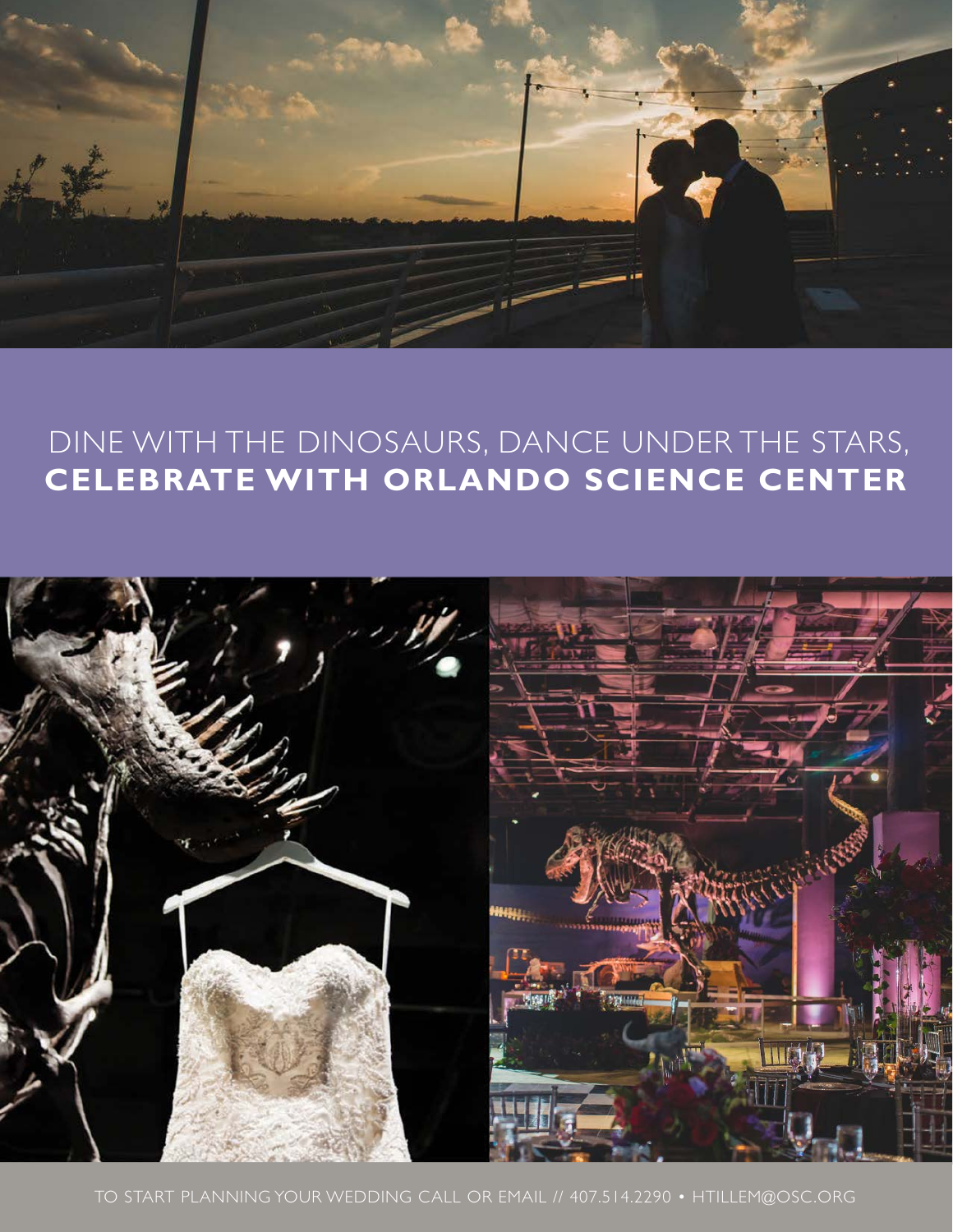

# **DinoDigs**

Our DinoDigs exhibit hall is a one-of-a kind event space where guests can dine and dance with the dinosaurs.Your special day can take place amongst the ancient rulers of our planet. Don't forget to add the T-Rex and Triceratops to your RSVP list!



# SunTrust Terrace

Make the dramatic Orlando skyline the backdrop for your wedding reception, ceremony or cocktail hour on the SunTrust Terrace. Dazzle your guests under the stars with this breathtaking outdoor space. DinoDigs is offered as a reception weather back-up for the SunTrust Terrace.



# Our Planet

You should feel on top of the world on your wedding day! Say "I do" in space with our globe featuring projected images of Earth and the solar system. This exhibit hall is intimate and transitions nicely into an interactive cocktail hour.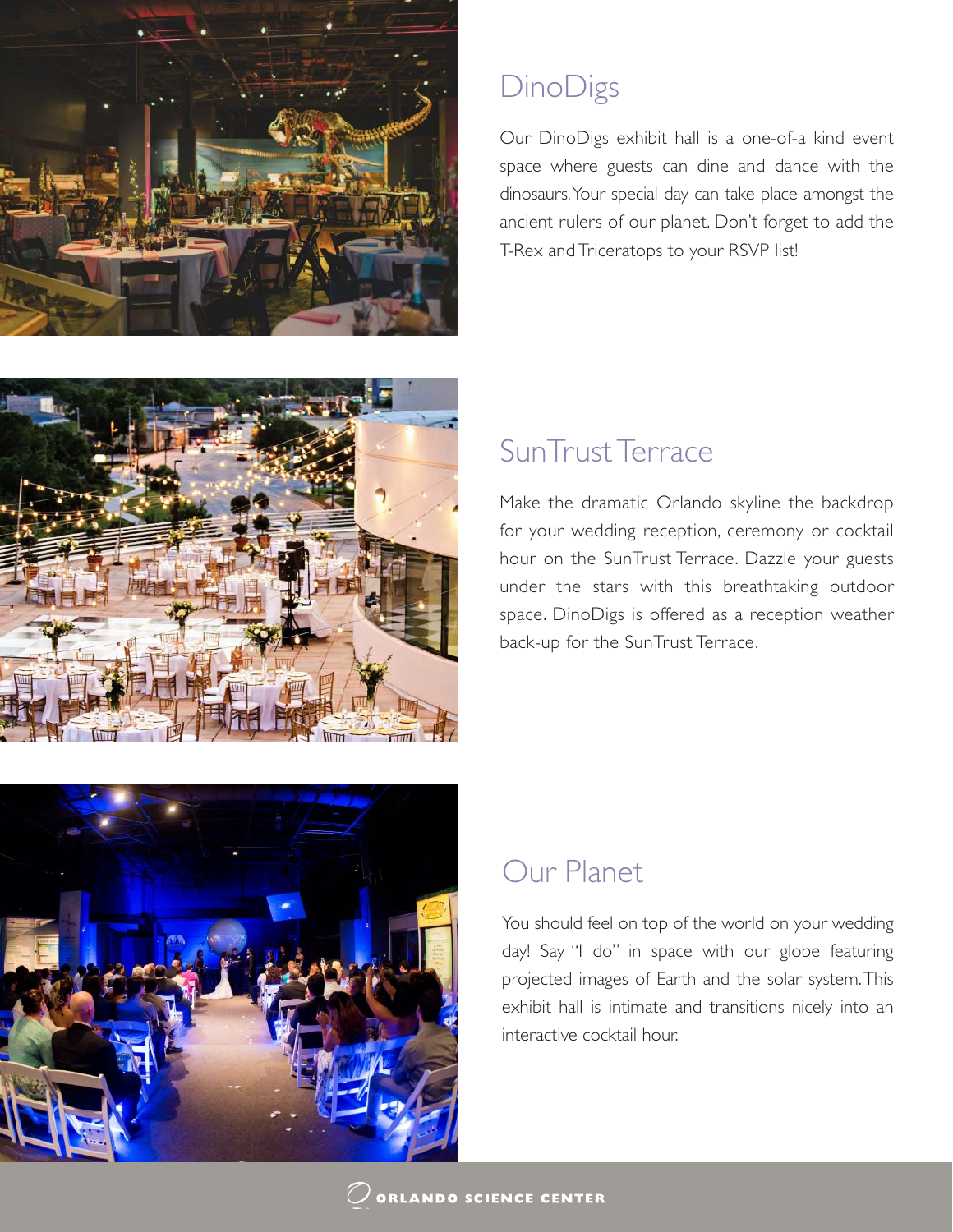# Venue Amenities

- (12) 60'' round reception tables seating 8 guests comfortably per table, (100) black or white resin chairs used for reception only, (10) 6' tables, (10) cocktail tables and (1) cake table included. Additional and upgraded tables and chairs must be rented through Orlando Science Center.
- Complimentary garage parking with covered access into the building
- Assistance of an Orlando Science Center Event Coordinator who will work closely with client(s) and vendors to ensure that the wedding proceeds smoothly and efficiently.
- Event labor, including set/strike staff, house manager, greeter, janitorial staff, and event staff
- Wedding ceremony and receptions can take place between 6:00pm and 11:00pm
- Ceremony rehearsal scheduled before 4:00pm the week prior to your wedding.
- Dressing rooms available after 4:00pm on wedding day
- Room diagrams will be created using AllSeated. As wedding date approaches, event staff will invite client and caterer to the software. Client can use the software to create seating arrangements, wedding timeline and much more.
- Digital signage monitors available for personalization.

# Need To Know

- Puff 'n Stuff Catering is our preferred caterer. Puff 'n Stuff Catering has a strong and lasting reputation for creating and catering incredible events. We require that all food and beverage be provided by a caterer on our list. Please refer to our vendor list.
- Linens are not included; linen arrangements must be made through your selected caterer.
- Orlando Science Center staff and facility will not be available for services until 4:00pm on wedding day.
- We require any wedding items to be delivered prior to the day of the wedding and removed at the end of the wedding.
- Dance Floor is NOT included. Dance floors must be rented through Orlando Science Center.
- A 72-hour courtesy hold may be placed for an event date without a deposit. To confirm a rental, a non-refundable deposit in the amount of 25% of the rental fee and a signed rental agreement are required within 2 weeks after the contract is sent out. 50% of the remaining balance is due 180 days prior to event date. The remaining balance of the rental fee is due seven business days prior to the event date.

If the event is booked less than 180 days out, a 50% deposit is required to book the event date.

 Cancellation of an event must be done via email through the Orlando Science Center Meetings and Events Office and will result in a loss of any money put toward reserving the event space.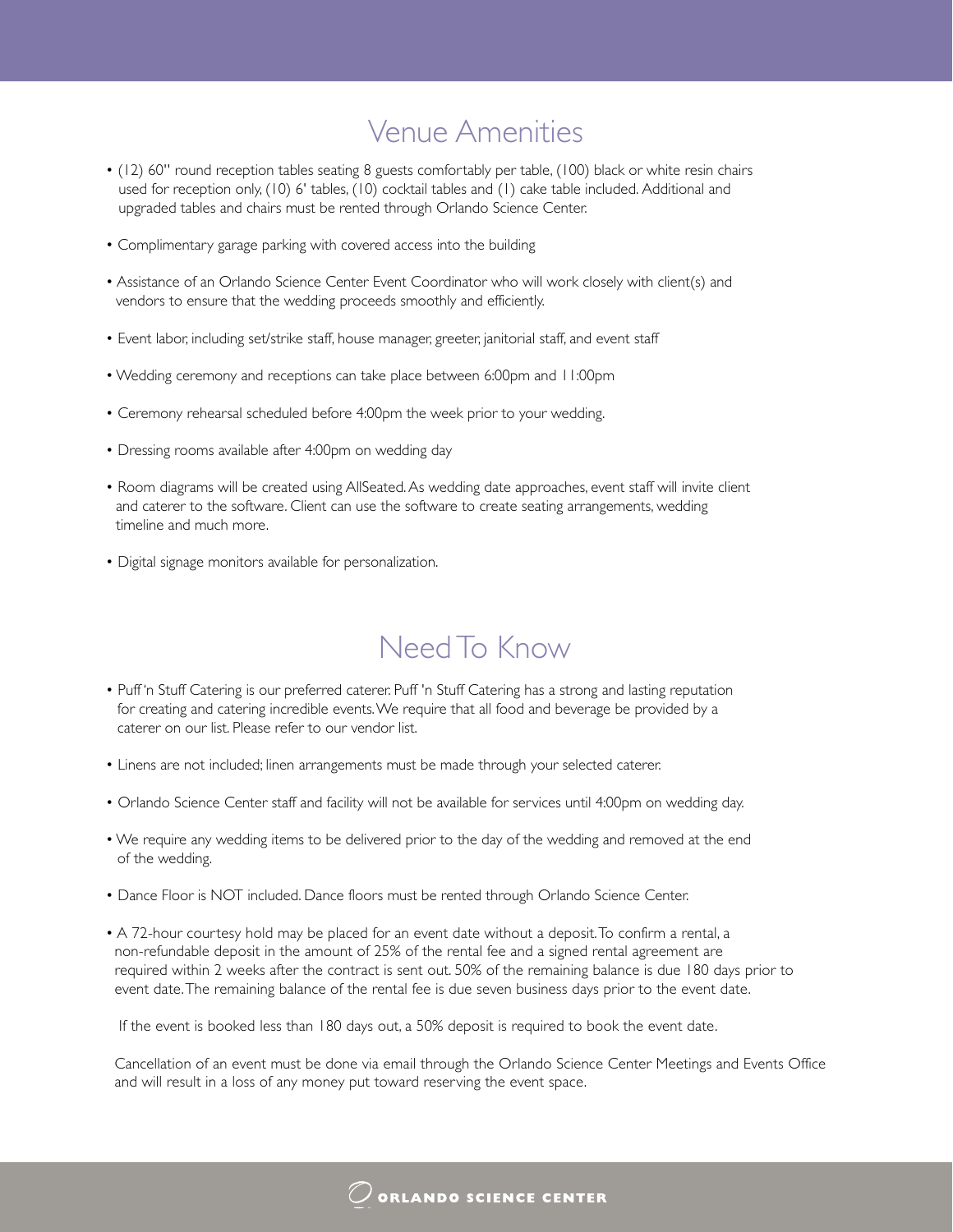# **Caterers**

Orlando Science Center requires that all food and beverage be served by one of the licensed and insured caterers below. Puff 'n Stuff Catering is the preferred caterer of the Orlando Science Center. Puff 'n Stuff Catering has a strong and lasting reputation for creating and catering incredible events. Should you provide your own alcohol to be served by one of our caterers, we require that it be dropped off at the caterer's facility prior to your event.

- 4 Rivers Smokehouse
- Arthur's Creative Events & Catering
- Big City Catering
- Cocktails Catering
- Cuisiniers
- Hyatt Regency Orlando International Airport
- John Michael Exquisite Weddings and Catering
- Millenia Event Catering
- Premier Event Services
- Puff'n Stuff Catering
- Sonny's BBQ
- Tim Webber Events

# Preferred Vendors

The vendors below are the preferred vendors of the Orlando Science Center because of the quality of their services. Although we do not require that these vendors be used, we highly suggest them and stand behind their services and products.

## *Florists:*

- Atmosphere Floral
- In Bloom Florist
- Lee Forest Design
- Lee James Floral

## *Entertainment/DJ:*

- Junction 88 Productions
- DJ Live Productions
- Fun Factory Entertainment
- Harpist: Christine MacPhail
- Korndogg Entertainment Group
- Our DJ Rocks
- White Rose Entertainment

## *Photo Booths:*

- Just For You Photo Booths
- Photobooth Rocks
- SNAP! Studio Booth

## *Photography:*

- Ashley Jane Photography
- Live Happy Studio
- Photography by Greg
- Rudy & Marta Photography

## *Décor and Furniture Rental:*

- AFR
- Chic! Event Furniture
- Orlando Wedding and Party Rentals
- Swag Décor

## *Wedding Planners:*

- Anna Christine Events
- At Last Wedding + Event Design
- Plan It Event Design & Management

## *Audio Visual:*

• American Audio Visual

#### *Cake:*

- Anna Cakes
- Cut the Cake
- It's Tasty Too!
- Party Flavors Custom Cakes
- Sprinkles Custom Cakes

## *Officiants:*

- A Lovely Ceremony
- Sensational Ceremonies

## *Transportation Services:*

- Apollos Chariots
- VIP Wedding Transportation

### *Miscellaneous Vendors:*

- Florida Candy Buffets
- Balloon World
- Fun Planners
- THREE2Oh! Liquid Nitrogen Ice Cream
- Yogurtland Winter Park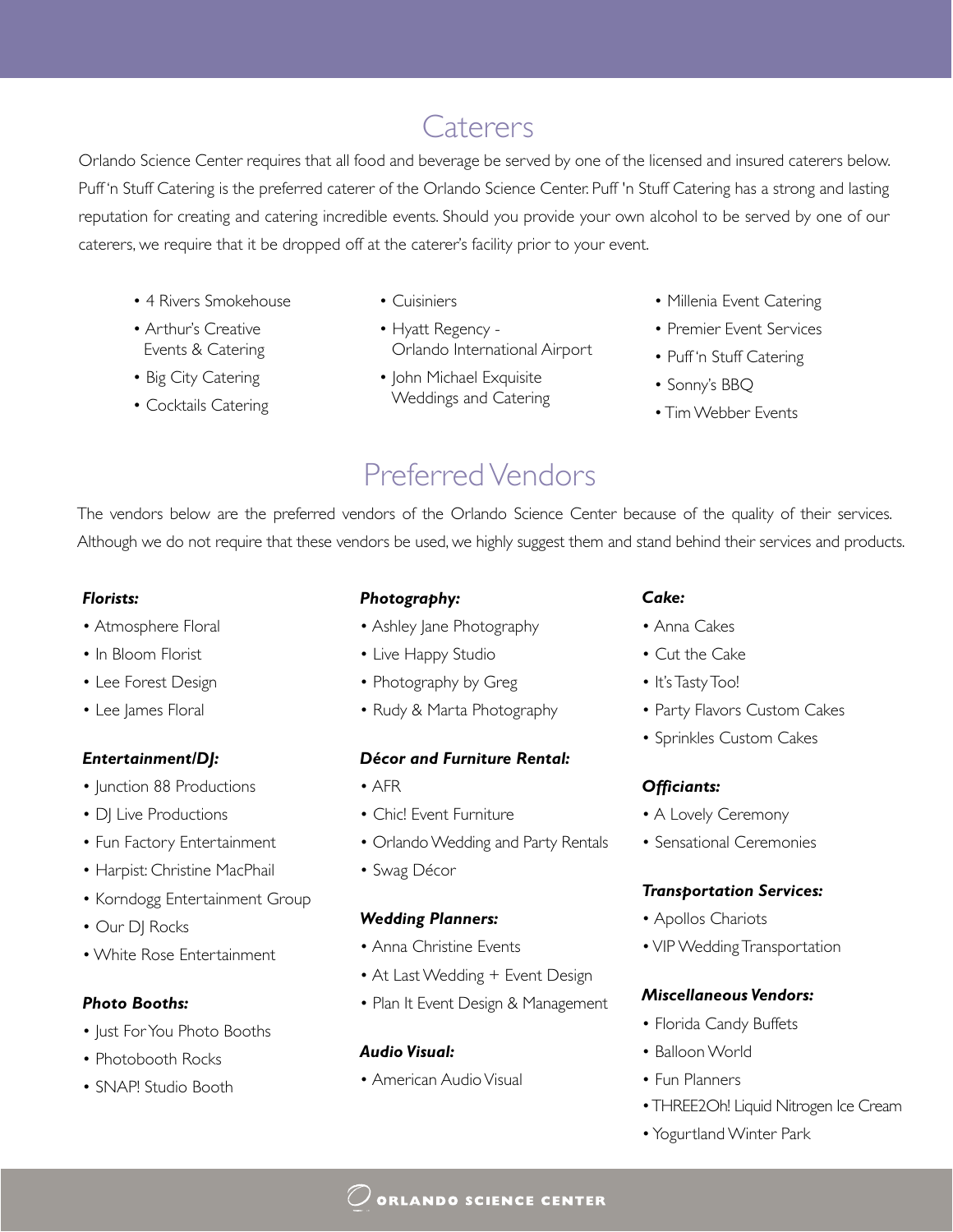#### What is the wedding rental time?

The wedding rental time is from 6:00 p.m. -11:00 p.m. Set-up and breakdown takes place before and after these times.

#### What time is the earliest that I may arrive day of?

The wedding party has access to the venue and dressing areas no sooner than 4:00 p.m. Orlando Science Center staff and facility will not be available for services including pictures, set up, vendor load in, cake delivery, item drop, etc. until after 4:00 p.m. on wedding day.

#### What is your weather contingency plan for outdoor spaces?

In the case of inclement weather, Orlando Science Center events staff require a weather call be made by 3:30 p.m. the day-of the wedding in order to give vendors and our set-up crew an adequate amount of time to complete event set-up. If the National Weather Service, or any of the local stations, forecasts a 30% chance of rain or higher between the set-up time and the event start time, the event will be moved indoors. Once the call is made and the event area is set up indoors, or kept outdoors, the event set-up is considered final. Orlando Science Center events department retains the right to make the final decision to move forward with weather plans.

#### Is there ample parking? Will guests be charged for parking?

We have 500 parking spots in the Orlando Science Center's parking garage with covered access into the building. You and your guests will receive complimentary parking. Please make sure to provide your guests with the parking directions sent to you from Orlando Science Center. The provided directions will direct guests to the correct parking garage.

#### Should I place an earlier start time on my invites?

We do not advise placing an earlier start time on invites. If you are planning to walk down the aisle at 6:00 p.m., the time on the invitations should be 6:00 p.m. Guests will know that your ceremony will start at this time and will arrive a few minutes before.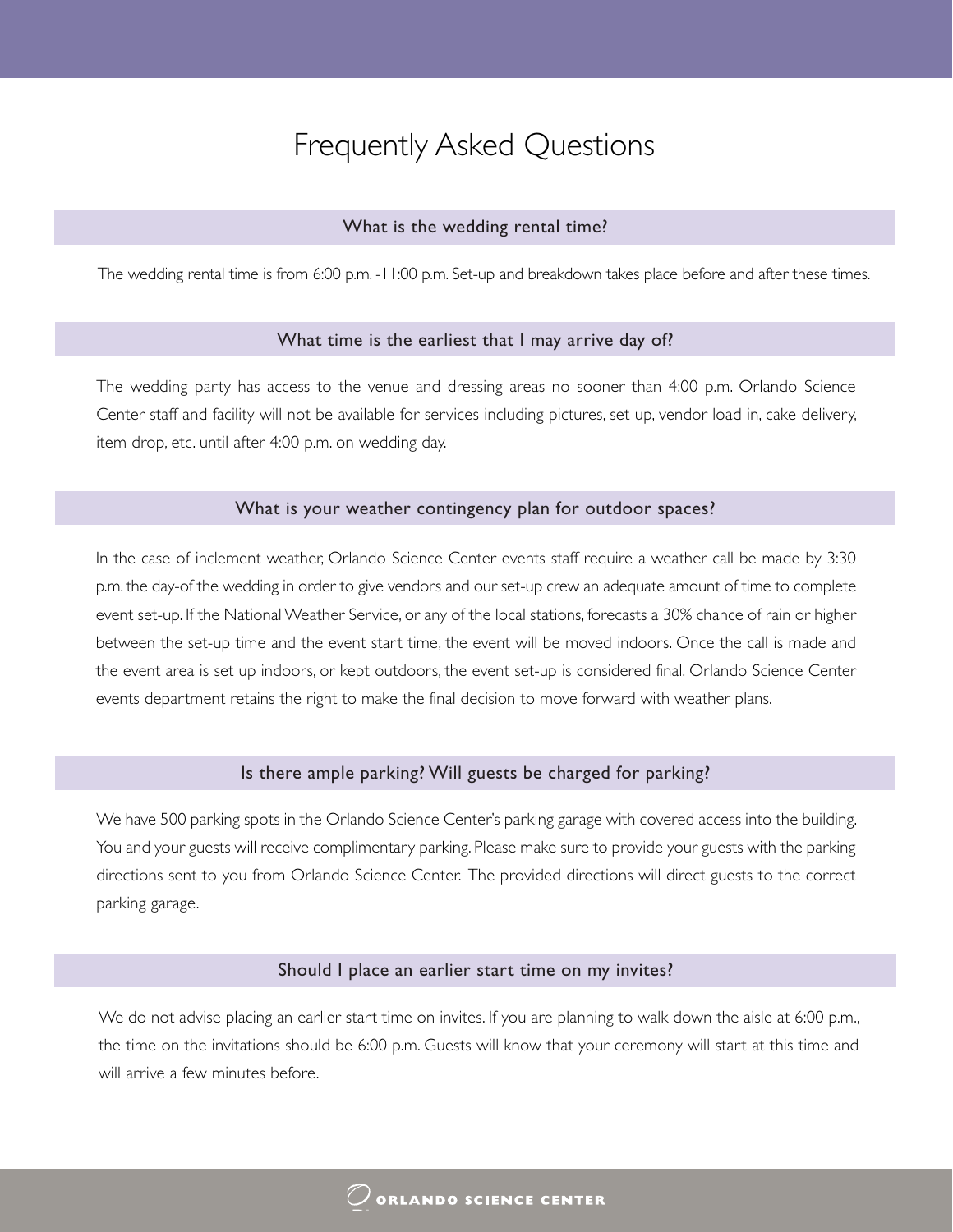#### Should I provide an aisle runner?

We do not suggest aisle runners unless they are made of a heavier fabric, like carpet rather than thin paper, and placed by a professional. Orlando Science Center events team will not place aisle runners. We recommend reaching out to a florist or event rental company to provide and place aisle runners.

#### How much assistance is available with the setup of décor items?

- Client should provide all décor items such as a guest book, pens, champagne flutes, cake knife set and any other décor items to Orlando Science Center the day before your wedding, during your scheduled rehearsal. If items are not dropped off prior to the day of the wedding, event staff will not be available the day of to assist with getting the items into the building.
- We strongly suggest that all wedding items come with a detailed description or a picture for our team to reference. It is our goal to achieve what you have envisioned and any information provided to us is a huge help.
- Event Coordinator will place any small décor items like a card box, place cards, favors, and any small pre-arranged, already unwrapped décor items like candles, picture frames, etc.
- Orlando Science Center staff will not place any items that require large assembly. This includes: photo booths, backdrops, large games, etc.
- Orlando Science Center staff will not be available to set out any ceremony décor. Please designate a vendor or friend to take care of set-up and breakdown of specific items. All ceremony decor needs to be broken down by the end of the evening.

## Does the venue provide assistance getting gifts or décor back to a designated car after the event has concluded?

Yes. At the end of the night, the Event Coordinator will pack-up all décor items and gifts and will place all items onto a cart. They will assist with getting the items to the designated individual's vehicle.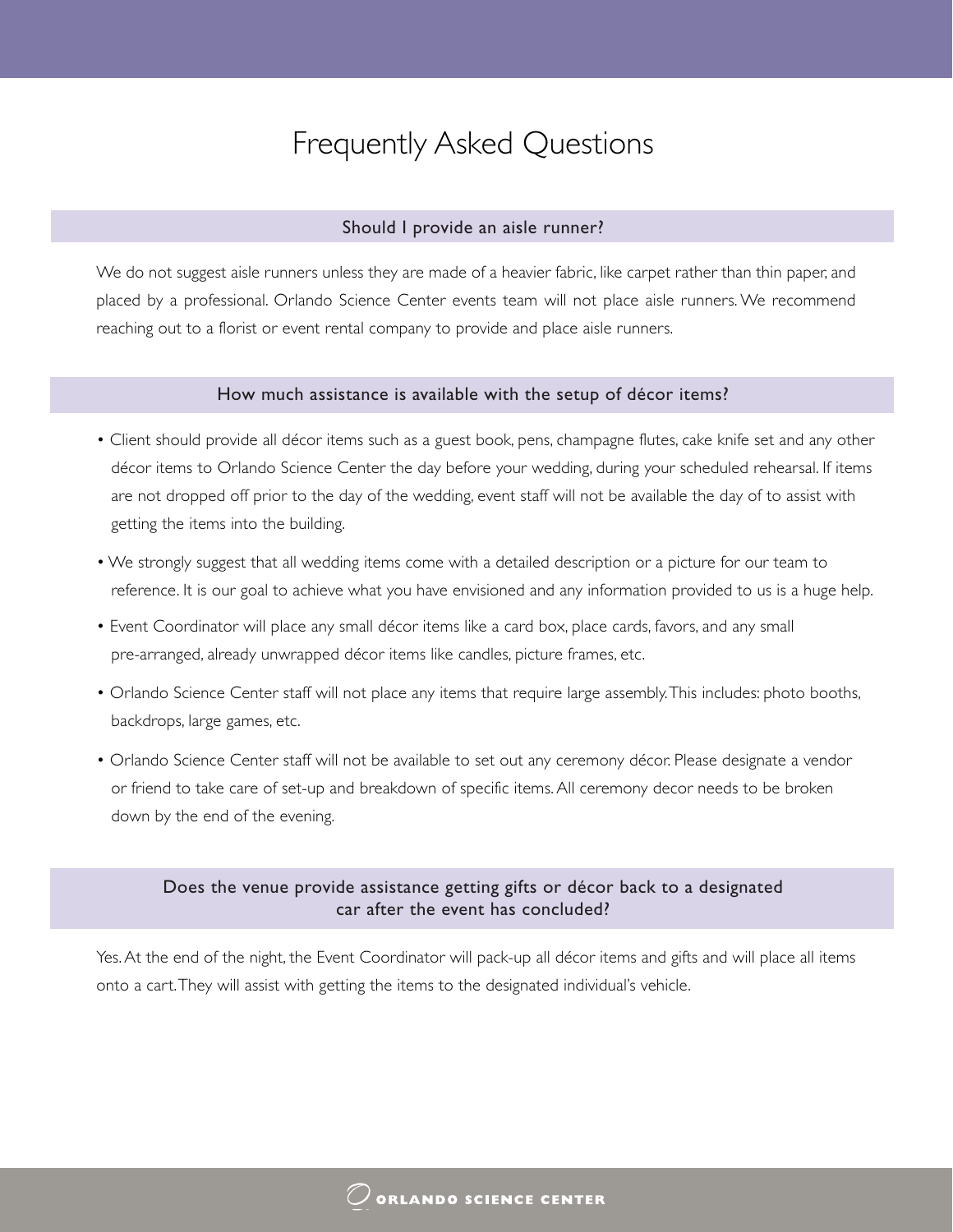#### Do you have decoration restrictions?

The use of helium balloons, glitter, confetti, release lanterns, sparklers, loose moss, and fog or smoke producing machines are prohibited at Orlando Science Center. If your wedding is taking place on the SunTrust Terrace, we recommend using décor items that are able to sustain the outdoor elements.

#### Can I have open flame candles?

You are welcome to use real candles at Orlando Science Center as part of your décor as long as they are melting down into something, such as a votive. If your wedding is taking place on the SunTrust Terrace, we strongly recommend using LED candles.

#### Do you have preferred caterers? Do I have to choose one off of your list?

Yes. Puff 'n Stuff Catering is the preferred caterer of the Orlando Science Center. Puff 'n Stuff Catering has a strong and lasting reputation for creating and catering incredible events. Only caterers who have met the standards set forth by Orlando Science Center are eligible to cater an event. Absolutely no food or beverages may be brought into Orlando Science Center by individuals.

#### Can I provide my caterer with alcohol that I purchase?

Yes. Most caterers on our Certified Catering List allow you to provide them with the alcohol you would like served at the wedding. We do require that the alcohol is dropped off with the caterer, the caterer brings it on-site, they are the ones to serve it and that they pack up any remaining alcohol and bring it to the designated individual's vehicle at the end of the night. Orlando Science Center staff is unable to handle any of the alcohol. Kegs are not allowed on site.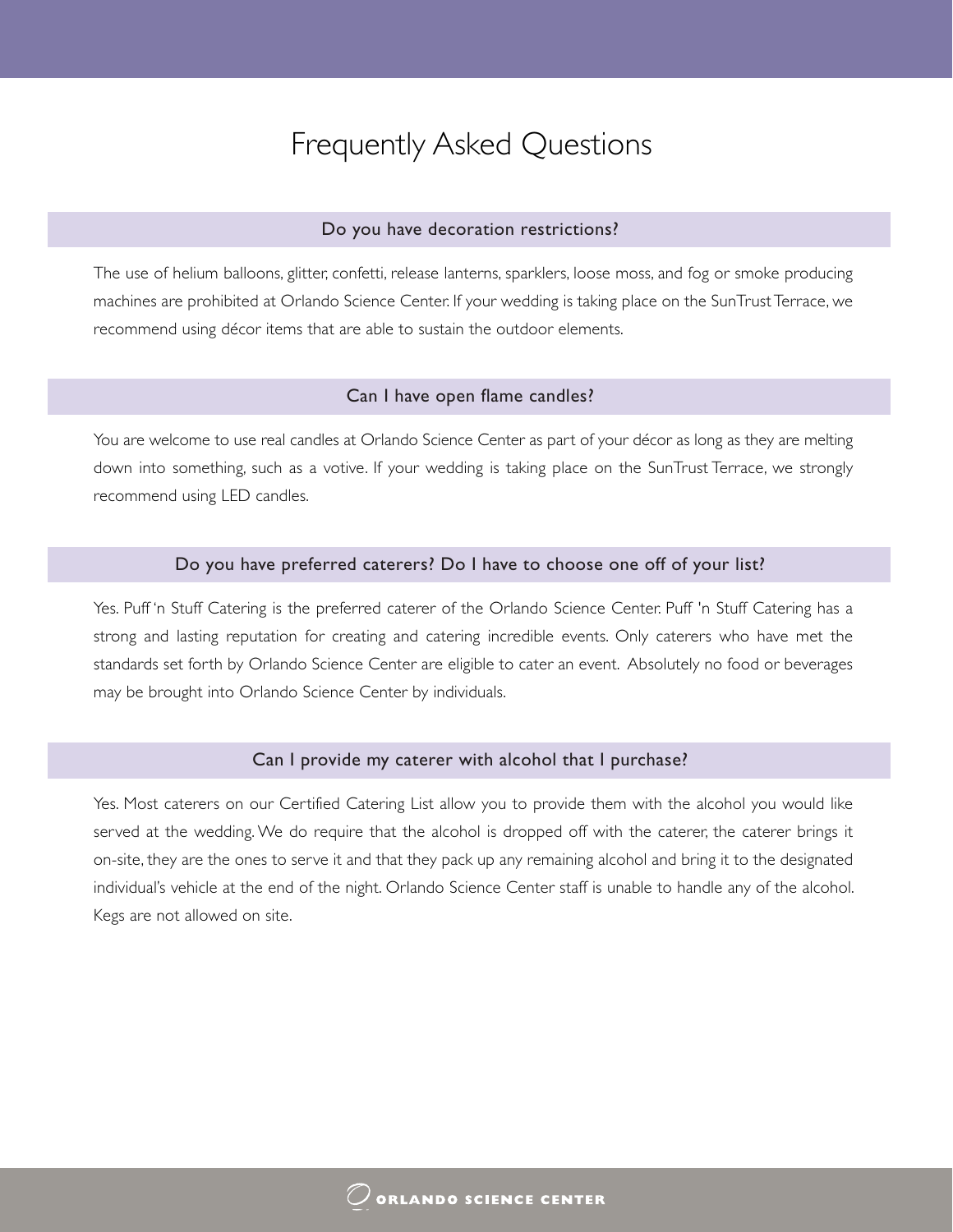#### What kind of image can you place on the digital signage screens on Level 4?

We have multiple vertical TV screens located throughout the Science Center that we refer to as digital signage. For the digital signage screens, we require one high resolution .JPEG or .PNG file sized to1080 x 1920 vertically. Please save your file for the web to ensure the quality of your image. To minimize issues, we need to receive the image two weeks prior to your event date. The use of the digital screens is a new option we are offering and we cannot 100% guarantee their use in the case of technical difficulties.

#### What image format do you need to receive for the T-Rex sign?

If interested in the T-Rex sign for \$100.00, we require a completed high resolution .JPEG or .PDF file that can be enlarged to  $24''$  H  $\times$  48" W without becoming blurry. We need to receive the image two weeks prior to the event date to give our graphics department adequate time to print and mount the image.

#### What is needed to book a date? What is your cancellation policy?

A 72-hour courtesy hold may be placed for an event date without a deposit. To confirm a rental, a non-refundable deposit in the amount of 25% of the rental fee and a signed rental agreement are required within 2 weeks after the contract is sent out. 50% of the remaining balance is due 180 days prior to event date. The remaining balance of the rental fee is due seven business days prior to the event date.

If the event is booked less than 180 days out, a 50% deposit is required to book the event date.

Cancellation of an event must be done via email through the Orlando Science Center Meetings and Events Office and will result in a loss of any money put toward reserving the event space.

#### Will there be any other events going on in the building during my wedding?

Only one private event is scheduled on Level 4 per day. During November – February we host Star-Studded Evenings every Friday and Saturday Evening, 5:00 – 9:00 p.m. These guests would only be in the Digital Adventure Theater on level 2 and in the Observatory during this time. The Events team will place signage noting that Level 4 is closed for a private event so only guests of the event will be allowed past certain points.